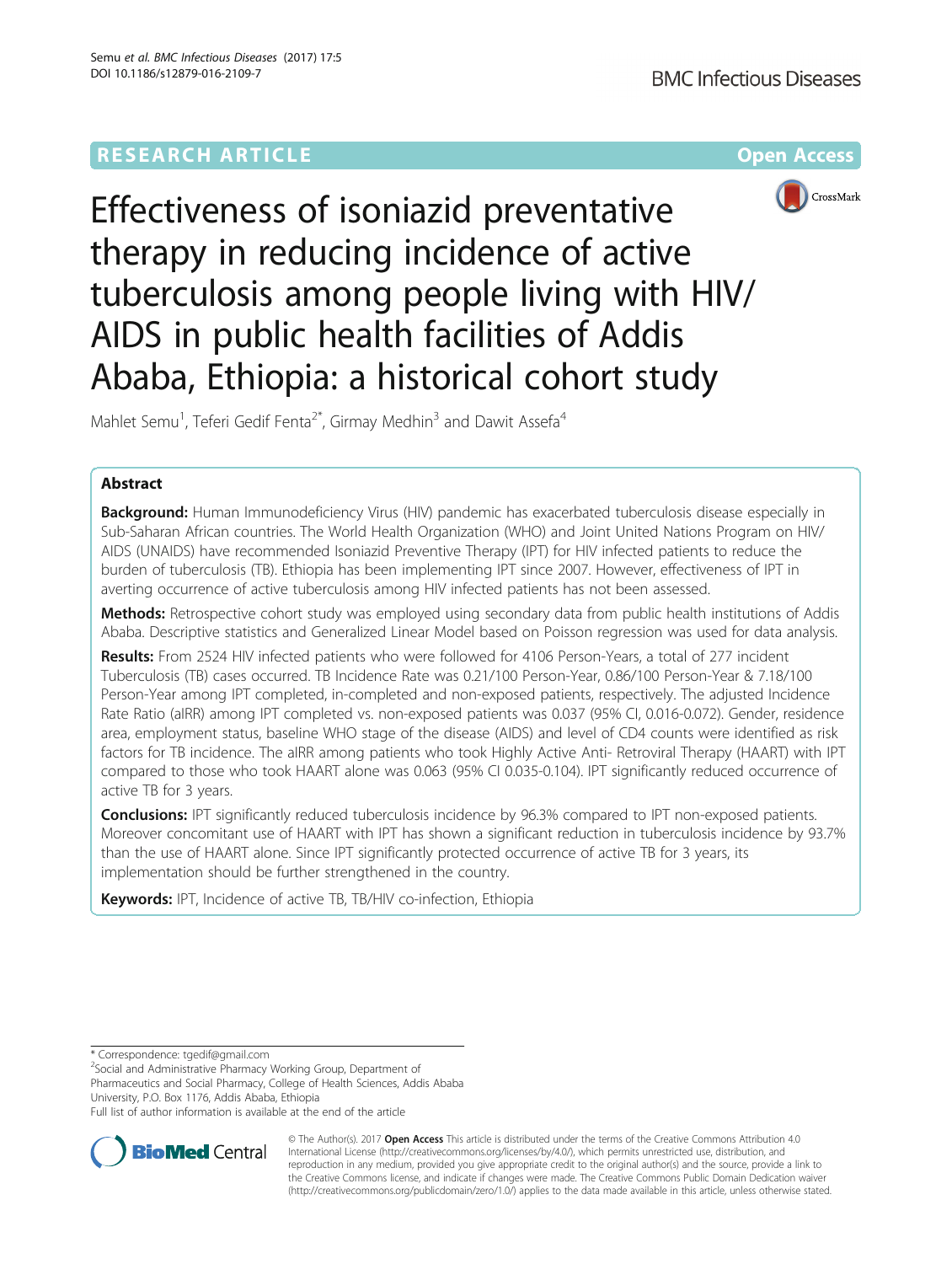## <span id="page-1-0"></span>Background

Tuberculosis (TB) and Human Immunodeficiency virus/ Acquired Immunodeficiency Syndrome (HIV/AIDS) are major public health threat [[1](#page-7-0)–[3\]](#page-7-0). Among HIV infected patients, TB is the most frequent life threatening

Table 1 Socio-demographic characteristics of patients at enrollment for chronic HIV care in public health facilities of Addis Ababa, during 2007-June 2012

| Socio-demographic<br>profile at enrollment for<br>HIV care $(N = 2524)$ | IPT Exposed<br>N(% ) | IPT Non-<br>exposed<br>N (%) | Total<br>N(96) | Chi-square<br>P value |
|-------------------------------------------------------------------------|----------------------|------------------------------|----------------|-----------------------|
| Sex                                                                     |                      |                              |                |                       |
| Male                                                                    | 473(37.4)            | 469(37.2)                    | 942(37.3)      | 0.918                 |
| Female                                                                  | 791(62.6)            | 791(62.8)                    | 1582(62.7)     |                       |
| Age in years (mean = 34.9, SD = 9.1)                                    |                      |                              |                |                       |
| <30                                                                     | 421(33.3)            | 557(44.2)                    | 978(38.7)      | 0.150                 |
| $30 - 39$                                                               | 408(32.3)            | 412(32.7)                    | 820(32.5)      |                       |
| $40 - 49$                                                               | 283(22.4)            | 247(19.6)                    | 530(21)        |                       |
| >50                                                                     | 152(12)              | 44(3.5)                      | 196(7.8)       |                       |
| Marital status                                                          |                      |                              |                |                       |
| Single                                                                  | 318(25.2)            | 288(22.9)                    | 606(24)        | 0.000                 |
| Married                                                                 | 584(46.2)            | 551(43.7)                    | 1135(45)       |                       |
| Widowed                                                                 | 189(15)              | 195(15.5)                    | 384(15.2)      |                       |
| Separated                                                               | 157(12.4)            | 165(13.1)                    | 322(12.8)      |                       |
| Divorced                                                                | 16(1.3)              | 61(4.8)                      | 77(3.1)        |                       |
| Level of Education                                                      |                      |                              |                |                       |
| No formal education                                                     | 248(19.6)            | 276(21.9)                    | 524(20.8)      | 0.004                 |
| Primary completed                                                       | 507(40.1)            | 447(35.5)                    | 954(37.8)      |                       |
| Secondary completed                                                     | 473(37.4)            | 473(37.5)                    | 946(37.5)      |                       |
| Tertiary completed                                                      | 36(2.8)              | 64(5.1)                      | 100(4)         |                       |
| Religion                                                                |                      |                              |                |                       |
| Orthodox                                                                | 979(77.5)            | 1023(81.2)                   | 2002(79.3)     | 0.197                 |
| Muslim                                                                  | 98(7.8)              | 177(14)                      | 275(10.9)      |                       |
| Protestant                                                              | 132(10.4)            | 54(4.3)                      | 236(9.4)       |                       |
| Others <sup>a</sup>                                                     | 5(0.4)               | 6(0.5)                       | 11(0.4)        |                       |
| Employment status                                                       |                      |                              |                |                       |
| Non-employed                                                            | 650(51.4)            | 483(38.3)                    | 1133(44.9)     | 0.000                 |
| Self-employed                                                           | 218(17.2)            | 247(19.6)                    | 465(18.4)      |                       |
| Government<br>employed                                                  | 205(16.2)            | 248(19.7)                    | 453(17.95)     |                       |
| Private                                                                 | 183(14.5)            | 270(21.4)                    | 453(17.95)     |                       |
| Student                                                                 | 8(0.63)              | 12(0.95)                     | 20(0.8)        |                       |
| Residence place                                                         |                      |                              |                |                       |
| Addis Ababa                                                             | 1230(97.3)           | 1252(99.4)                   | 2482(98.3)     | 0.322                 |
| Out of Addis Ababa                                                      | 34(2.7)              | 8(0.6)                       | 42(1.7)        |                       |
| Average no. of personnel<br>per family                                  | 3.15                 | 3.45                         | 3.3            | 0.092                 |
| Average no. of rooms<br>per family                                      | 1.35                 | 1.65                         | 1.5            | 0.593                 |

opportunistic disease, even in those receiving Highly Active Antiretroviral Therapy (HAART) and it has been shown to be a leading cause of death [[2, 4, 5\]](#page-7-0). HIV infection is also the strongest risk factor for TB disease [\[3](#page-7-0)]. In 2011, globally there were 34 million HIV infected patients and at least one-third of these had latent TB & 1.1 million of them developed new TB infection, of these around 79% of patients were from Sub-Saharan African countries, indicating that HIV is fueling the TB epidemics in the region [\[5](#page-7-0)]. In Ethiopia like many of the developing countries, TB has created major burden to the health care system due to its linkage with HIV/AIDS

Table 2 Baseline clinical information of HIV positive patients in public health facilities of Addis Ababa, during 2007-June 2012

| <b>Baseline Clinical</b><br>status ( $N = 2524$ )               | <b>IPT Exposed</b><br>N(%) | IPT Non-<br>exposed<br>N (%) | Total<br>N(%) | Chi-square<br>$P$ value |
|-----------------------------------------------------------------|----------------------------|------------------------------|---------------|-------------------------|
| Initial WHO stage of HIV/AIDS                                   |                            |                              |               |                         |
| Stage 1                                                         | 357(28.2)                  | 215(17.1)                    | 572(22.7)     | 0.000                   |
| Stage 2                                                         | 487(38.5)                  | 346(27.5)                    | 833(33)       |                         |
| Stage 3                                                         | 392(31)                    | 580(46)                      | 972(38.5)     |                         |
| Stage 4                                                         | 28(2.3)                    | 119(9.4)                     | 147(5.8)      |                         |
| Baseline CD <sub>4</sub> cells count/µl(mean = 230, SD = 176.9) |                            |                              |               |                         |
| $≤200$                                                          | 570(45.1)                  | 807(64)                      | 1377(54.6)    | 0.000                   |
| >200                                                            | 694(54.9)                  | 453(36)                      | 1147(45.4)    |                         |
| Initial body weight in Kg (mean = 53.8, SD = 9.7)               |                            |                              |               |                         |
| < 50                                                            | 304(24.1)                  | 554(43.8)                    | 858(34)       | 0.009                   |
| $50 - 59$                                                       | 628(49.7)                  | 418(33.1)                    | 1046(41.4)    |                         |
| $60 - 69$                                                       | 208(16.5)                  | 214(17)                      | 422(16.7)     |                         |
| >69                                                             | 124(9.8)                   | 74(5.9)                      | 198(7.8)      |                         |
| TB screened <sup>a</sup>                                        |                            |                              |               |                         |
| Positive                                                        | $\Omega$                   | 40(3.2)                      | 40(1.6)       |                         |
| Negative                                                        | 1264(100)                  | 1220(96.8)                   | 2484(98.4)    |                         |
| On CPT                                                          |                            |                              |               |                         |
| Yes                                                             | 1259(99.6)                 | 1205(95.6)                   | 2464(97.6)    | 0.000                   |
| No                                                              | 5(0.4)                     | 55(4.4)                      | 60(2.4)       |                         |
| Ols diagnosed                                                   |                            |                              |               |                         |
| None                                                            | 1082(85.6)                 | 907(71.9)                    | 1989(78.8)    | 0.000                   |
| Bacterial infections                                            | 11(0.87)                   | 164(13)                      | 175(6.9)      |                         |
| Viral infections                                                | 25(0.08)                   | 88(6.9)                      | 113(4.5)      |                         |
| Fungal infections                                               | 38(3)                      | 129(10.2)                    | 167(6.6)      |                         |
| Viral & bacterial<br>infections                                 | 20(1.6)                    | 13(1.03)                     | 33(1.3)       |                         |
| Bacterial & fungal<br>infections                                | 11(0.87)                   | 8(0.63)                      | 19(0.8)       |                         |
| Fungal & viral<br>infections                                    | 8(0.6)                     | 12(0.95)                     | 20(0.8)       |                         |

<sup>a</sup>A patient is TB positive, if he/she has at least two of these signs/symptoms: Weight loss greater than or equal to 5% of the initial weight, coughing for 2 weeks, night sweat, night-mar, Loss of appetite

<sup>a</sup>Catholic and Joba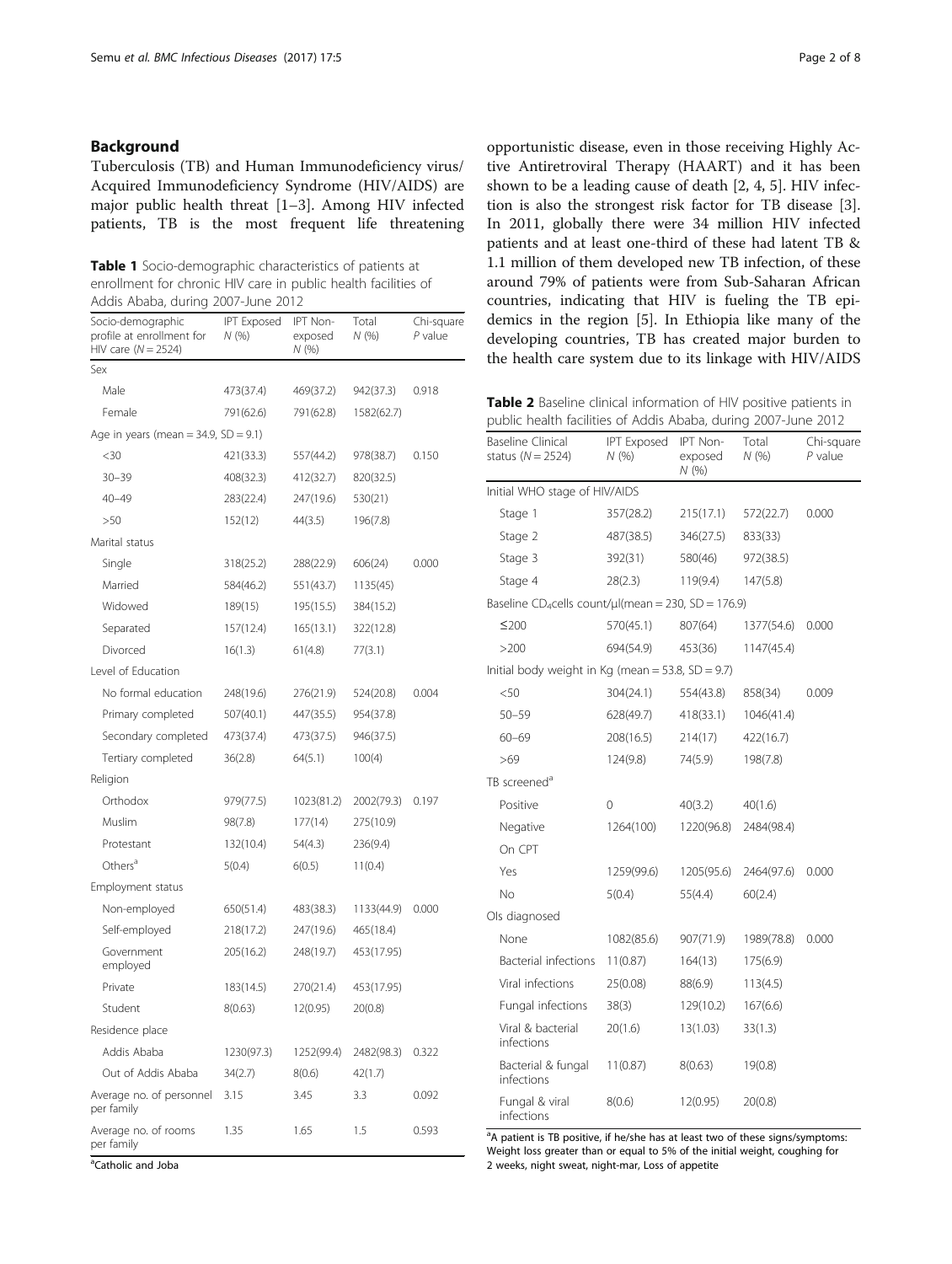<span id="page-2-0"></span>epidemics [[6\]](#page-7-0). In 2010, TB incidence in HIV-positive patients was 48 (27–76) per 100,000 population and the prevalence of TB including among HIV positives was 572(265–947) per 100,000 population [[7\]](#page-7-0).

Since 1998, WHO and the Joint United Nations Program on HIV/AIDS (UNAIDS) have recommended Isoniazid Preventive Therapy (IPT) as one of the key interventions in the comprehensive HIV/AIDS care strategy to reduce the burden of TB among HIV infected patients [[8](#page-7-0)]. According to WHO [[2](#page-7-0)], IPT given to HIV infected patients

Table 3 Clinical information of patients who were unheard follow upinpublic health facilities of Addis Ababa, during 2007-June 2012

| Clinical information<br>when ART initiated<br>$(N = 2046)$ | <b>IPT</b> exposed<br>N(%) | IPT Non-<br>exposed<br>N (%) | N(%)        | Chi-square<br>$P$ value |
|------------------------------------------------------------|----------------------------|------------------------------|-------------|-------------------------|
| WHO stage of HIV/AIDS                                      |                            |                              |             |                         |
| Stage 1                                                    | 151(16.02)                 | 138(12.5)                    | 289(14.1)   | 0.000                   |
| Stage 2                                                    | 367(39)                    | 294(26.6)                    | 661(32.3)   |                         |
| Stage 3                                                    | 394 (41.8)                 | 551(49.9)                    | 945(46.2)   |                         |
| Stage 4                                                    | 30 (3.18)                  | 121(11.0)                    | 151(7.4)    |                         |
| $CD_4$ cells count/µl(mean = 151.2, SD = 84.9)             |                            |                              |             |                         |
| $\leq$ 200                                                 | 537 (37.9)                 | 1020(92.4)                   | 1557(76.1)  | 0.000                   |
| >200                                                       | 263 (27.9)                 | 226(20.5)                    | 489(23.9)   |                         |
| Weight in Kg (mean = $53.2$ , SD = $9.5$ )                 |                            |                              |             |                         |
| < 50                                                       | 241(25.6)                  | 506(45.8)                    | 747(36.5)   | 0.011                   |
| $50 - 59$                                                  | 479(44.2)                  | 366(33.1)                    | 845(41.3)   |                         |
| $60 - 69$                                                  | 164 (17.4)                 | 164(14.9)                    | 328(16.0)   |                         |
| >69                                                        | 58 (6.2)                   | 68(6.2)                      | 126(6.2)    |                         |
| TB screened                                                |                            |                              |             |                         |
| Yes                                                        | 942(100)                   | 1100(99.6)                   | 2042(99.8)  | 0.64                    |
| No                                                         | 0                          | 4(0.4)                       | 4(0.2)      |                         |
| CPT adherence                                              |                            |                              |             |                         |
| Good                                                       | 791(84)                    | 1096(99.3)                   | 2032(99.6)  | 0.046                   |
| Fair                                                       | 3(.32)                     | 6(0.5)                       | 9(0.3)      |                         |
| Poor                                                       | 3(.32)                     | 2(0.2)                       | 5(0.2)      |                         |
| ART adherence                                              |                            |                              |             |                         |
| Good                                                       | 937(99.5)                  | 1100(99.6)                   | 2037(99.6)  | 0.124                   |
| Fair                                                       | 5(0.53)                    | 2(0.2)                       | 7(0.3)      |                         |
| Poor                                                       | $\Omega$                   | 2(0.2)                       | 2(0.1)      |                         |
| Ols after ART initiated                                    |                            |                              |             |                         |
| None                                                       | 937(99.5)                  | 1052(95.3)                   | 1989(97.21) | 0.000                   |
| Fungal                                                     | 3(.32)                     | 20(1.8)                      | 23(1.12)    |                         |
| Viral                                                      | 0                          | 12(1.0)                      | 12(0.5)     |                         |
| Bacterial                                                  | 0                          | 12(1.0)                      | 14(0.7)     |                         |
| Bacterial & fungal                                         | 0                          | 4(0.4)                       | 4(0.2)      |                         |
| Others <sup>a</sup>                                        | 0                          | 4(0.4)                       | 4(0.2)      |                         |

<sup>a</sup>Protozoal, viral & bacterial & fungal & viral infections

without TB disease reduces the risk of developing TB by 33–67% for up to 48 months. Regarding the concomitant use of HAART with IPT, a meta-analysis led by WHO found out that HAART reduces the individual risk of TB disease by 65%, irrespective of the CD4 cell count but recent evidence has shown that the combined use of IPT and HAART among HIV infected patients significantly reduces the incidence of TB by up to 97% [\[9\]](#page-7-0).

In Ethiopia, IPT provision for HIV infected patients is recommended by the national TB/HIV Collaborative Activities guideline and its implementation has been started since 2007[\[10\]](#page-7-0). However, the effectiveness of IPT in reducing the burden of active TB among HIV infected patients relative to those who did not take or discontinued has not been assessed yet. Moreover the clinical and programmatic factors affecting the treatment outcome among those who took have not been clearly identified. Therefore, this study assessed the effectiveness of the provision of IPT for HIV infected patients in averting occurrence of TB in the Ethiopian context.

## **Methods**

A multi-centered retrospective cohort study design was employed using secondary data from 14 public health facilities giving ART service in Addis Ababa. From seven facilities which were giving IPT service between 2007 and January 2010, all adult HIV positive patients (1264) who were either on HAART or Pre-ART and exposed to IPT in the study period and who were followed for at

|  | <b>Table 4</b> Profile of IPT exposed patients inpublic health facilities |  |  |
|--|---------------------------------------------------------------------------|--|--|
|  | of Addis Ababa, during 2007-June 2012                                     |  |  |

| Profile ( $N = 1264$ )        | N(% )       | Chi-square<br>P-value |
|-------------------------------|-------------|-----------------------|
| Male                          | 473(37.4%)  |                       |
| Female                        | 791(62.6%)  |                       |
| TB screened & tested negative | 1264(100%)  |                       |
| Currently on HAART            | 942(74.5%)  |                       |
| Pre-ART                       | 322(25.5%)  |                       |
| HAART initiated before IPT    | 578(61.3%)  |                       |
| HAART initiated after IPT     | 364(38.7%)  |                       |
| IPT completed                 | 975(77.1%)  |                       |
| IPT discontinued              | 289(22.9%)  |                       |
| On HAART + IPT completed      | 738(78.3%)  | 0.094                 |
| Pre-ART + IPT completed       | 237(73.6%)  |                       |
| On HAART + IPT in-completed   | 204(21.7%)  | 0.08                  |
| Pre-ART + IPT in-completed    | 85(26.4%)   |                       |
| Male IPT completed            | 359(75.9%)  | 0.459                 |
| Female IPT completed          | 616(77.8%)  |                       |
| Took $B_6$ together with INH  | 581(46%)    |                       |
| No IPT side effects           | 1254(99.2%) |                       |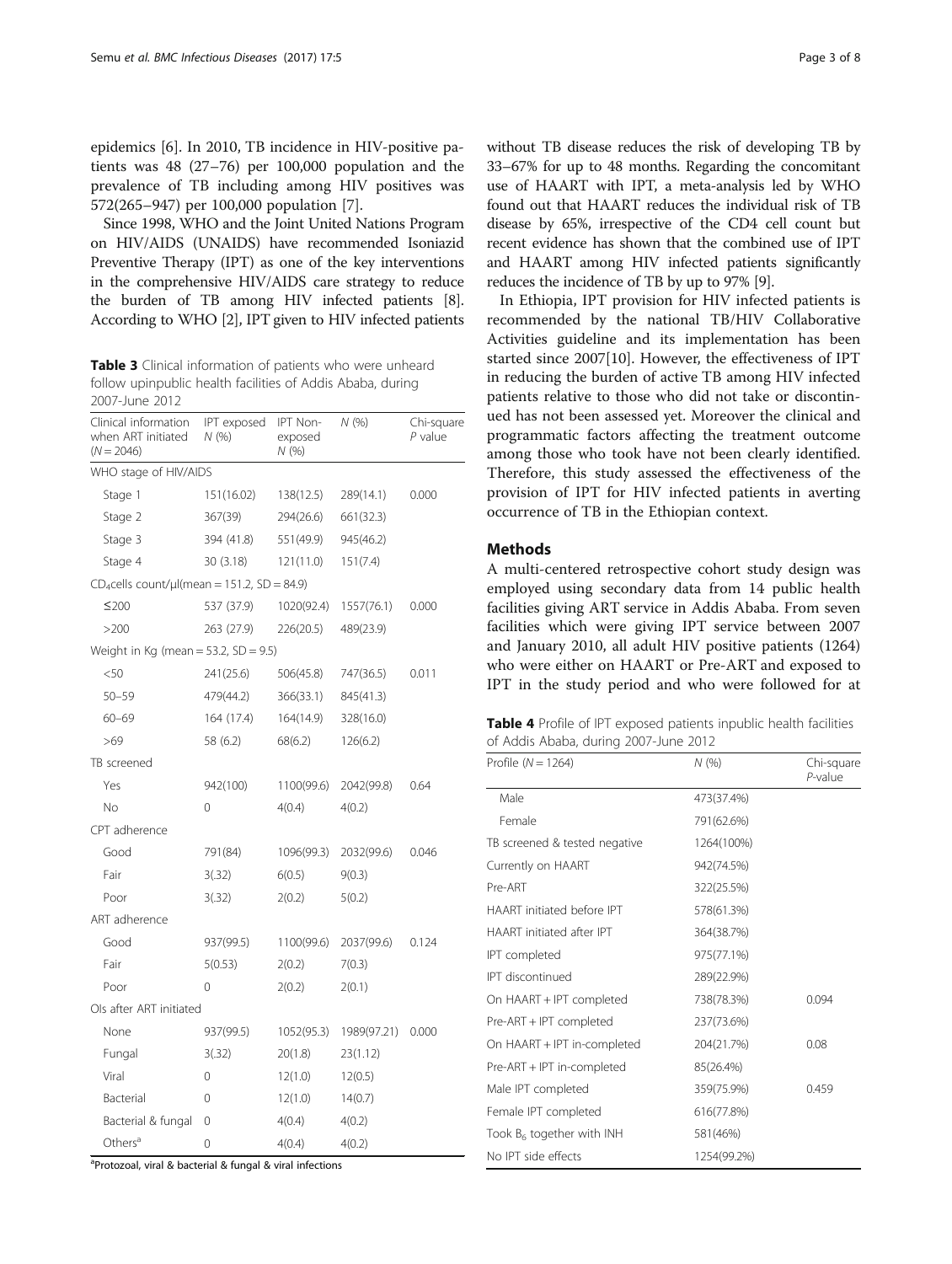|                              |            |           | ╯                     |                         |
|------------------------------|------------|-----------|-----------------------|-------------------------|
| Patient profile              | Event/P/Y  | IR/100P-Y | Crude IRR<br>(95% CI) | Adjusted<br>IRR(95% CI) |
| Over all                     | 277/4106   | 6.7       |                       |                         |
| IPT completed                | 7/33.3     | 0.21      | $0.03(0.01 - 0.06)$   | $0.04(0.05 - 0.07)$     |
| IPT in-<br>completed         | 8/7.8      | 0.86      | $0.84(0.36 - 1.33)$   | $0.89(0.49 - 1.76)$     |
| IPT non-exposed              | 262/36.49  | 7.18      | 1                     | 1                       |
| Sex                          |            |           |                       |                         |
| Male                         | 138/2822.1 | 4.89      | $1.80(1.42 - 2.28)$   | $1.59(1.20 - 2.12)$     |
| Female                       | 139/5129.2 | 2.71      | 1                     | 1                       |
| Age group in year            |            |           |                       |                         |
| $30$                         | 103/3038.3 | 3.39      | 1                     | 1                       |
| $30 - 39$                    | 87/2628.4  | 3.31      | $0.98(0.73 - 1.29)$   | $0.82(0.61 - 1.11)$     |
| $40 - 49$                    | 61/1644.2  | 3.71      | 1.09(0.79-1.49)       | 1.04(0.74-1.47)         |
| >49                          | 26/637.3   | 4.08      | $1.201(0.77 - 1.82)$  | $1.55(0.95 - 2.44)$     |
| Residence area               |            |           |                       |                         |
| Living out of<br>Addis Ababa | 4/135.1    | 2.96      | $0.85(0.26 - 1.99)$   | $0.29(0.09 - 0.73)$     |
| Living in<br>Addis Ababa     | 273/7800   | 3.50      | 1                     | 1                       |
| Religion                     |            |           |                       |                         |
| Orthodox                     | 231/6243.2 | 3.70      | $0.63(0.20 - 3.82)$   | $0.29(0.08 - 1.86)$     |
| Muslim                       | 19/892     | 2.13      | $0.36(0.11 - 2.28)$   | $0.17(0.04 - 1.13)$     |
| Protestant                   | 25/778.8   | 3.21      | $0.55(0.16 - 3.40)$   | $0.32(0.09 - 2.12)$     |
| Others*                      | 11/187.7   | 5.86      | 1                     | 1                       |
| Marital status               |            |           |                       |                         |
| Married                      | 127/3547.5 | 3.58      | $0.82(0.46 - 1.68)$   | 1.22(0.66–2.51)         |
| Single                       | 72/1889.8  | 3.81      | $0.88(0.48 - 1.81)$   | 1.18(0.63–2.48)         |
| Widowed                      | 33/1284    | 2.57      | $0.59(0.30 - 1.27)$   | $0.81(0.40 - 1.76)$     |
| Divorced                     | 35/997.2   | 3.51      | $0.81(0.45 - 1.72)$   | $1.05(0.53 - 2.27)$     |
| Separated                    | 10/229.9   | 4.35      | 1                     | 1                       |
| Employment                   |            |           |                       |                         |
| Self employed                | 87/3782.6  | 2.30      | $0.03(0.01 - 0.19)$   | $0.02(0.01 - 0.12)$     |
| Private<br>Employed          | 58/1418.1  | 4.09      | $0.06(0.02 - 0.35)$   | $0.03(0.01 - 0.16)$     |
| Government<br>employed       | 62/1324.8  | 4.68      | $0.07(0.02 - 0.40)$   | $0.03(0.01 - 0.19)$     |
| Student                      | 3/66.5     | 4.51      | $0.06(0.01 - 0.48)$   | $0.01(0.002 - 0.101)$   |
| Non-employed                 | 65/1354.2  | 4.80      | 1                     | 1                       |
| Educational level            |            |           |                       |                         |
| None<br>educated             | 42/1707.3  | 2.46      | $0.65(0.35 - 1.33)$   | $1.25(0.62 - 2.70)$     |
| Primary<br>Completed         | 106/3028.6 | 3.50      | $0.93(0.52 - 1.83)$   | 1.69(0.89–3.49)         |
| Secondary<br>Completed       | 118/2920.8 | 4.04      | $1.07(0.60 - 2.10)$   | 1.76(0.97–3.55)         |
| Tertiary<br>completed        | 11/291     | 3.78      | 1                     | 1                       |

<span id="page-3-0"></span>Table 5 Incidence rate, univariate and multivariate analysis among IPT completed, in-completed and non- exposed patients in public health facilities of Addis Ababa, during 2007-June 2012 Table 5 Incidence rate, univariate and multivariate analysis among IPT completed, in-completed and non- exposed patients in public health facilities of Addis Ababa, during 2007-June 2012 (Continued)

| House Hold size/<br>room no.         |            |      | $0.99(0.89 - 1.09)$ | $0.98(0.88 - 1.07)$ |  |
|--------------------------------------|------------|------|---------------------|---------------------|--|
| Baseline WHO stage of HIV/AIDS       |            |      |                     |                     |  |
| Stage 1 & 2                          | 45/4545.5  | 0.99 | $0.14(0.10 - 0.19)$ | $0.23(0.16 - 0.31)$ |  |
| Stage 3 & 4                          | 232/3381.9 | 6.86 |                     | 1                   |  |
| Baseline CD <sub>4</sub><br>cells/µl |            |      |                     |                     |  |
| $≤200$                               | 211/4169.9 | 5.06 | $2.89(2.21 - 3.85)$ | $1.36(1.02 - 1.84)$ |  |
| >200                                 | 66/3771.4  | 1.75 |                     |                     |  |
| Baseline weight in Kg                |            |      |                     |                     |  |
| $\leq 49$                            | 113/2646.4 | 4.27 | $1.88(1.12 - 3.43)$ | $1.63(0.93 - 3.05)$ |  |
| $50 - 59$                            | 108/3343.7 | 3.23 | $1.42(0.85 - 2.59)$ | $1.19(0.69 - 2.22)$ |  |
| $60 - 69$                            | 42/1333.3  | 3.15 | 1.39(0.78-2.64)     | $1.06(0.59 - 2.03)$ |  |
| >69                                  | 14/616.7   | 2.27 | 1                   | 1                   |  |
| <b>Baseline Ols</b>                  |            |      |                     |                     |  |
| Yes                                  | 194/6278.3 | 3.09 | $0.62(0.48 - 0.80)$ | $1.24(0.95 - 1.63)$ |  |
| No                                   | 83/1660    | 5.00 | 1                   | 1                   |  |
| CPT adherence                        |            |      |                     |                     |  |
| Good                                 | 271/7765   | 3.49 | $0.99(0.48 - 2.51)$ | $0.92(0.44 - 2.37)$ |  |
| Fair, Poor &<br>no CPT               | 2/56.8     | 3.52 | 1                   | 1                   |  |

\*others include: catholic, johoba and non belivers

least a year were included as IPT exposed patients. All IPT discontinued patients regardless of their follow up time were also included. For comparison, equivalent number of non- IPT exposed patients who were on HIV care management for 1 or more years were sampled from randomly selected facilities which were not providing IPT till January 2010. All pediatric HIV positive patients regardless of whether they took/did not take IPT in the study period set, and all transferred in patients were excluded from this study. The patient charts from each facility were selected by random sampling method. A structured data abstraction format was used to collect information from medical records/chart of patients and the data was collected from July 1 to August 31, 2012. The data was entered and processed using SPSS version 16 statistical software. Descriptive statistics for patient characterization, Generalized Linear Model based on Poisson distribution to get incidence rate and incidence rate ratio, nonparametric test and Chi Square test were used for statistical analysis.

## Results

A total of 2528 patients' charts were reviewed and four charts were with incomplete information and hence only 2524 charts were included in analysis. Of these, 1582(62.7%) were female and their mean age was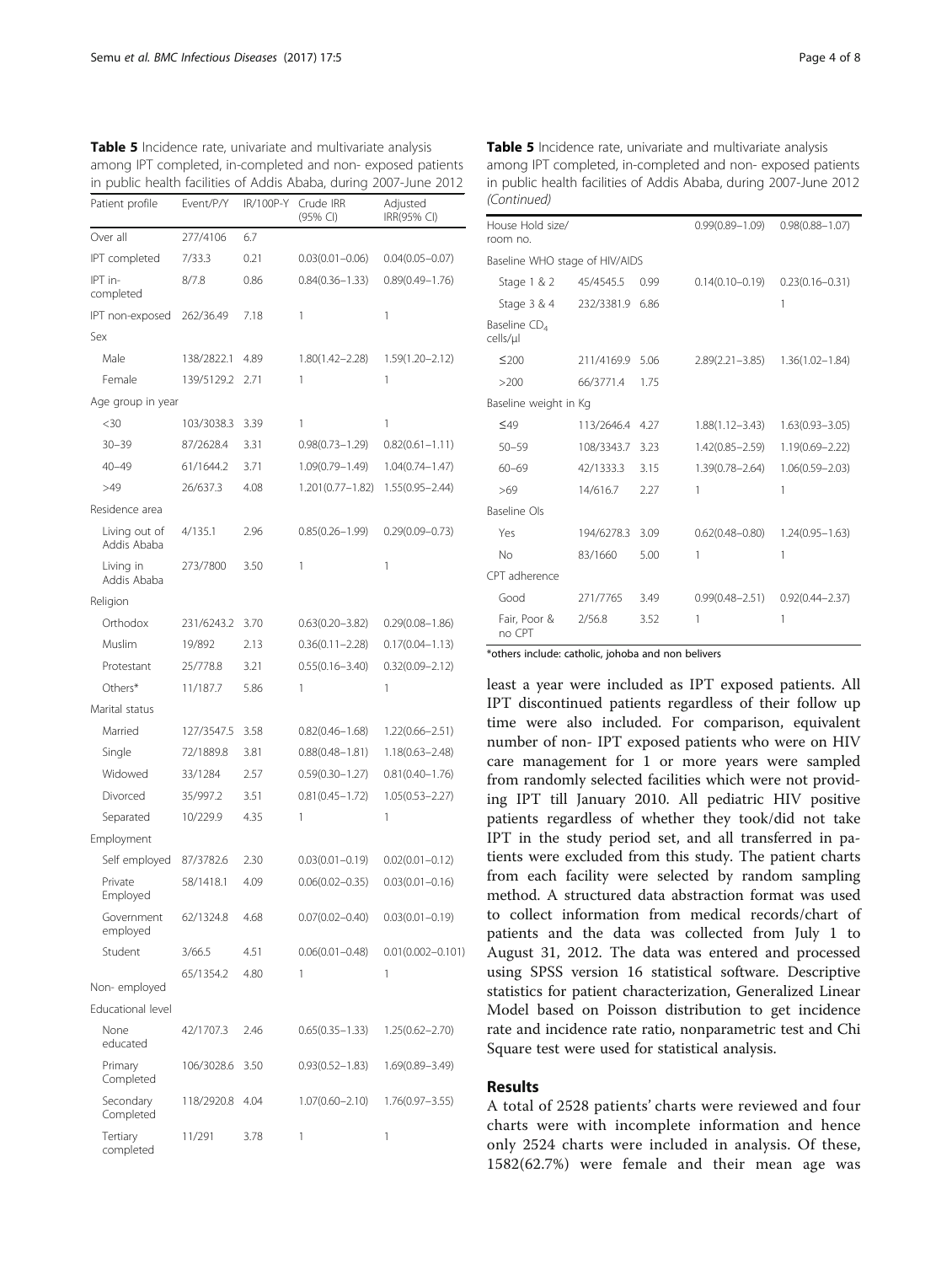

34.9 years. Majority were married and from Orthodox family. A significant proportion (44.9%) was un-employed. There is significant difference in level of education, marital status and employment status (Table [1\)](#page-1-0).

All of the patients were Pre-ART at the time of enrollment for chronic HIV care and the baseline clinical information of the patients is shown in Table [2.](#page-1-0) Majority of the patients were in stage 3 followed by stage 2, 972 (38.5%) and 833 (33%), respectively. There was significant clinical difference between the two groups.

As shown in Table [3,](#page-2-0) from all patients for whom their charts were reviewed, 2046 (81.1%) had initiated HAART during their follow up; of whom 945 (46.2%) of them were WHO stage 3.

Out of 1264 patients who were given IPT, completion rate was 975(77.1%). Among IPT exposed patients; 942(74.5%) were on HAART and of these 738(78.3%) completed IPT (Table [4\)](#page-2-0).

Among 2524 HIV-infected patients who were followed for 4106 P-Y, 277 incident TB cases occurred, making the overall incidence of 6.7/100P-Y. Among IPT completed group, incidence rate was 0.21/100PY, while in IPT nonexposed patients; it was 7.18/100P-Y. Incidence of TB was found to be associated with sex, employment status, baseline WHO stage of HIV/AIDS and  $CD<sub>4</sub>$  count. Completion of IPT showed significant protective effect against occurrence of active TB when compared to IPT non-exposed patients aIRR = 0.037 (CI 95% 0.016-0.072)} (Table [5](#page-3-0), Fig. 1).

Similarly, as shown in Table 6 and Fig. [2](#page-5-0), those patients who took IPT with HAART had TB incidence rate of 0.42/100P-Y and among patients who took HAART alone, the incidence was 7.83/100P-Y. The concomitant use of IPT with HAART revealed significant protective effect on occurrence of active TB compared to HAART alone {aIRR =0.063(95% CI 0.035-0.104). Among IPT exposed patients, those who took IPT with HAART had lesser incidence than those who took IPT before initiating HAART {aIRR = 0.158(95% CI 0.039- 0.555)}.

As shown in Table [7,](#page-5-0) there was significant CD4 and weight changes among IPT-HAART treated patients.

The median duration of follow- up was 40 months (inter-quartile range, 28–52 months). From those who completed IPT, active TB has occurred between 6 and 28 months duration. Almost 50% of patients who completed IPT developed active TB at 19<sup>th</sup>month; while in non-exposed patients TB occurred within a month time of enrollment (Table [8\)](#page-6-0).

As shown in Table [9,](#page-6-0) IPT completers were significantly protected for 3 years  ${aIRR = 0.04}$  (95% CI (0.02-1.74)} compared to IPT in-completed and nonexposed patients.

**Table 6** IR & IRR among patients who took HAART with or without IPT in public health facilities of Addis Ababa, during 2007-June 2012

| Therapy $(N = 1842)$                  | IR/100P-Y | alRR(95% CI)           |
|---------------------------------------|-----------|------------------------|
| <b>IPT with HAART</b>                 | 042       | $0.063(0.035 - 0.104)$ |
| <b>HAART</b> only                     | 783       |                        |
| <b>IPT</b> initiation time with HAART |           |                        |
| Took IPT with HAART                   | 02        | $0.158(0.039 - 0.555)$ |
| Took IPT before initiating HAART      | 0.75      |                        |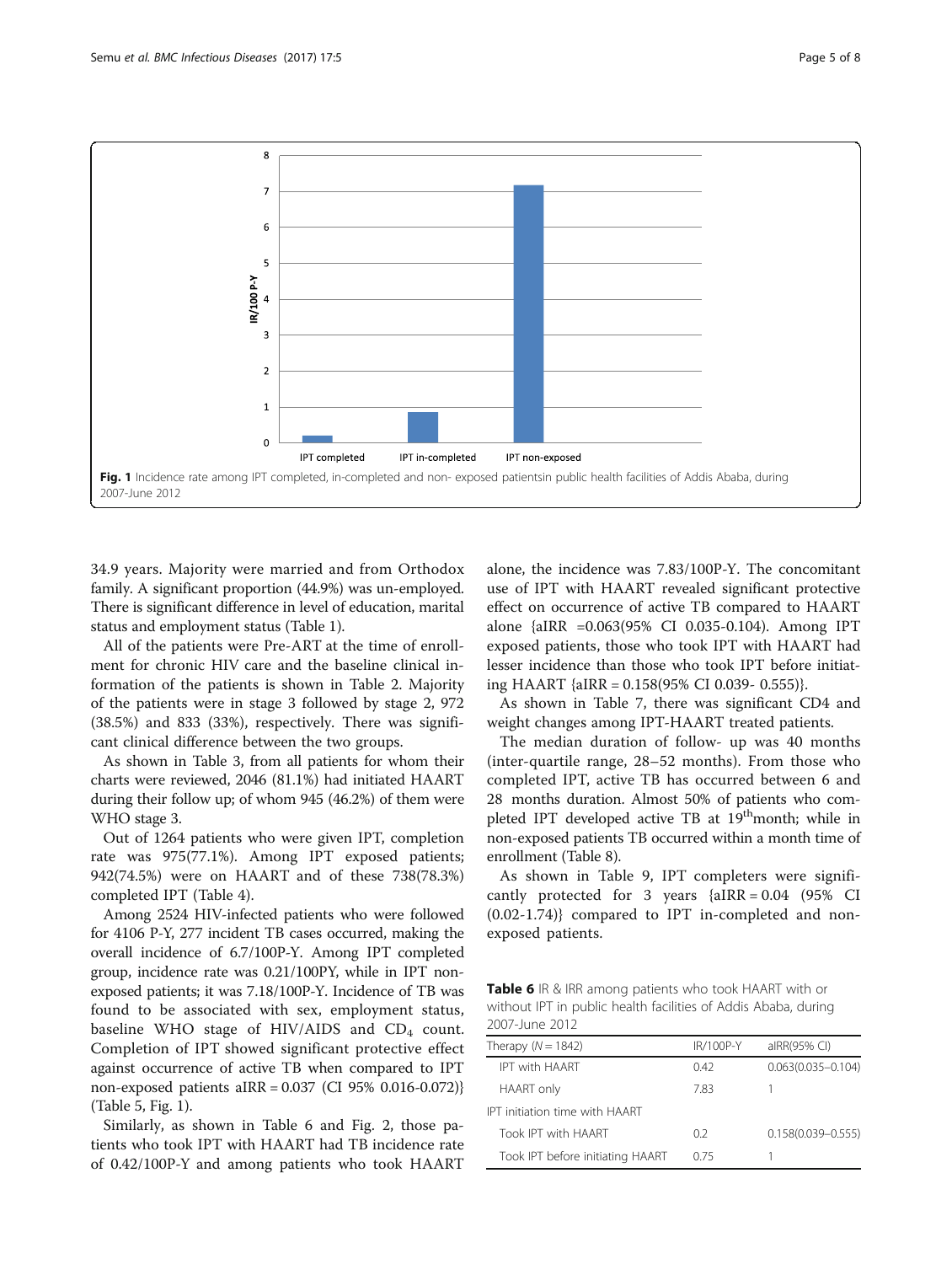<span id="page-5-0"></span>

## **Discussion**

This retrospective cohort study covering the time from 2007 to June 2012 attempted to assess effectiveness of IPT against active TB in HIV positive adults who were on HIV care in government health facilities of Addis Ababa. Accordingly, the IRs were 0.21/100P-Y, 0.86/100P-Y & 7.18/100P-Y among IPT completed, in-completed & nonexposed patients, respectively. The IR among IPT completed patients was lower when compared with the findings of studies done in different countries [\[11](#page-7-0)–[13](#page-7-0)]. Moreover, completion of IPT in HIV infected adults significantly reduced TB incidence by 96.3% when compared to non-exposed patients (aIRR = 0.037, 95% CI 0.016-0.072). The present study revealed abetter reduction in TB incidence after IPT in comparison with the results of earlier studies [[7, 14](#page-7-0)–[16\]](#page-7-0). Better patient adherence rate, difference in TB burden among the countries or better

Table 7 Statistical analysis of clinical data among patients who took HAART with IPT in public health facilities of Addis Ababa, during 2007-June 2012

| Variables                  |                | Ν                | Mean<br>Rank | P-value |
|----------------------------|----------------|------------------|--------------|---------|
| Weight after completing    | Negative Ranks | 160 <sup>a</sup> | 410.64       |         |
| IPT - weight at enrollment | Positive Ranks | 701 <sup>b</sup> | 435.65       | 0.000   |
|                            | Ties           | 114 <sup>c</sup> |              |         |
|                            | Total          | 975              |              |         |
| CD4 after completing       | Negative Ranks | 253 <sup>d</sup> | 546.73       |         |
| IPT - CD4 at enrollment    | Positive Ranks | 702 <sup>e</sup> | 453.23       | 0.000   |
|                            | Ties           | 21 <sup>f</sup>  |              |         |
|                            | Total          | 976              |              |         |

<sup>a</sup>Weight when completing IPT < weight when starting IPT

bWeight when completing IPT > weight when starting IPT Weight when completing IPT = weight when starting IPT

d CD4 when completing IPT < CD4 when starting IPT

e CD4 when completing IPT > CD4 when starting IPT

f CD4 when completing IPT = CD4 when starting IPT

socioeconomic and clinical status of patients might have contributed to such differences among studies conducted in different countries. Despite the fact that Ethiopia is among high TB burden country, IR among IPT completed patients was comparably lower than studies indicating further the effectiveness of IPT for HIV infected patients. Hence more widespread provision of IPT has the potential to further reduce TB incidence and hence improve quality of life among HIV infected adults in the country.

Among patients who completed IPT, though TB had occurred after 6 months, almost 50% of them developed TB at 19<sup>th</sup>month; while in IPT non-exposed patients, half of patients developed active TB within a month time. The study proved that IPT has been significantly protecting early occurrence of TB during the first 6 months. This finding was comparable to the study done in Thailand where IR among IPT completers was 0 and among non-exposed patients 8.60/100 P-Y [\[17](#page-7-0)]. Moreover, the present study indicated that IPT had offered a significant protective effect until 3 years. The durability of protective effect of IPT documented in the present study concurs with the expected level indicated in Ethiopian guideline [[10\]](#page-7-0). It is, however, better than reports from South East Asian and other Sub-Saharan African countries [\[13](#page-7-0), [17, 18\]](#page-7-0).

With regard to risk factors associated with TB occurrence, even though there is significant difference among the two groups in socio-demographic and baseline clinical characteristics, the multivariable analysis revealed significant influence of IPT completion, male sex, employment status, baseline WHO stage of HIV/AIDS (stage 3 & 4) &  $CD_4$  cell count (less than 200cells/ $\mu$ l).

Similarly, South African and Namibian studies indicated the influence of clinical factors on the incidence of Tb among HIV patients [[13, 16\]](#page-7-0).

Getahun et al. [[19\]](#page-7-0) reported that in countries with a high prevalence of HIV, more women than men are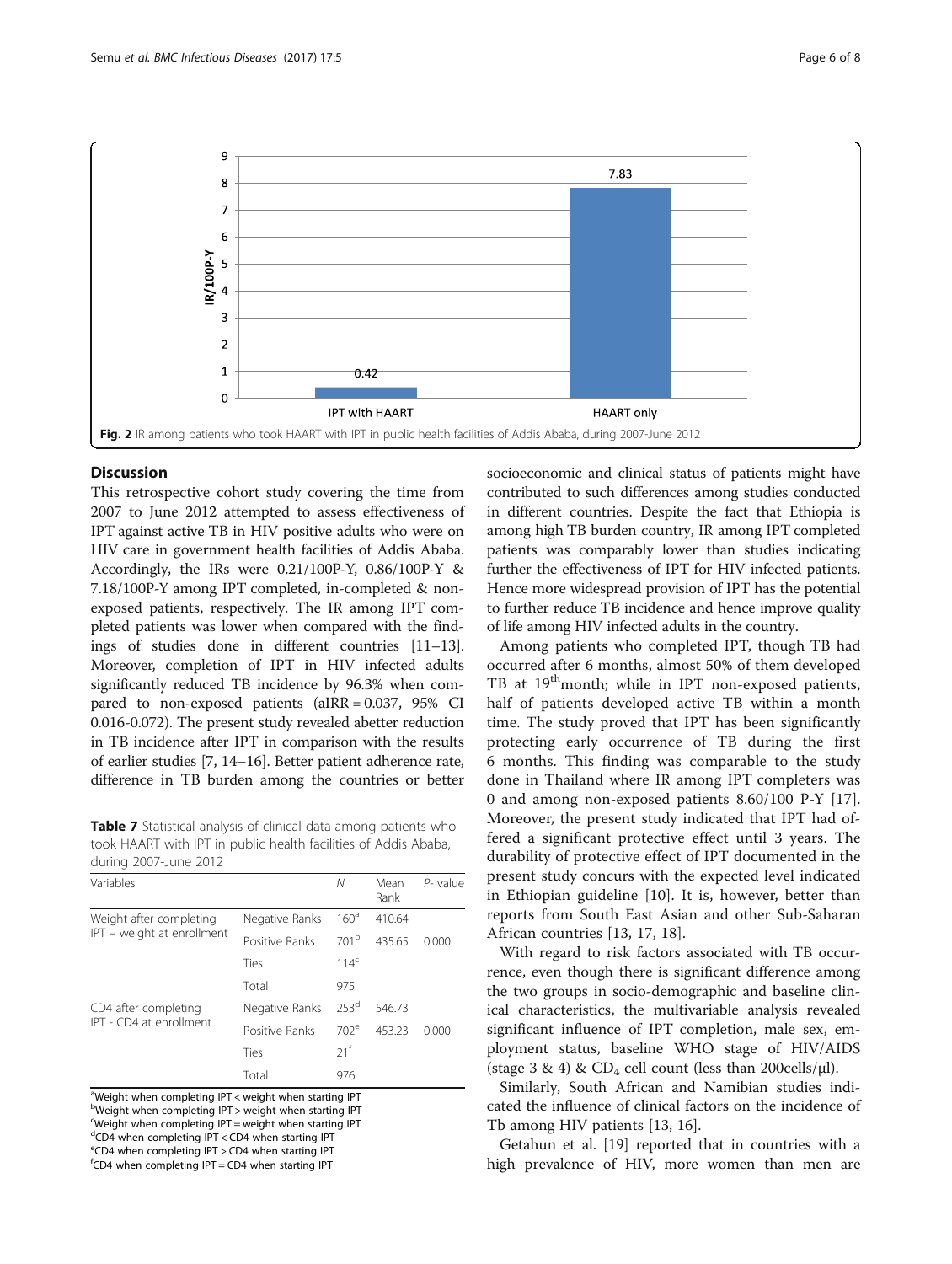| Variables                                                | No of patients active<br>TB diagnosed | Minimum month<br>TB occurred | Maximum month<br>TB occurred | Mean month<br>TB occurred | Standard<br>Deviation | Median |
|----------------------------------------------------------|---------------------------------------|------------------------------|------------------------------|---------------------------|-----------------------|--------|
| Month TB occurred among IPT<br>completed patients        |                                       |                              | 28                           | 16.7                      | 8.4                   | 19     |
| Month TB occurred among patients<br>who discontinued IPT | 8                                     |                              | 35                           | 9.6                       | 14.8                  |        |
| Month TB occurred among IPT<br>non-exposed               | 262                                   |                              | 65                           | 8.                        | 13.3                  |        |

<span id="page-6-0"></span>Table 8 Month of occurrence of active TB among IPT completed, in-completed & non-exposed patients in public health facilities of Addis Ababa, during 2007-June 2012

diagnosed with TB. But the current study revealed that more males who took IPT were at risk of developing active TB than females  $(aIRR = 1.596(95\% \text{ CI} = 1.203-1.1)$ 2.117). This was in agreement with the report made by Golub et al. [[20\]](#page-7-0).

Concerning IPT initiation time with HAART, among IPT exposed patients; those patients who took IPT with HAART had 84.2% incidence reduction than those who took IPT prior to initiating HAART. This study also noted that there was significant  $CD_4$ cell count and weight changes after taking IPT-HAART combination therapy compared to cell count at enrollment, which might have contributed for preventing TB recurrence. This finding could serve as a base for further studies to reach an understanding on whether concomitant initiation of IPT with HAART or delayed initiation of IPT is better in terms of efficacy, toxicity or the development

of immune reconstitution. In general the current finding encourages further implementation of the therapy in the country so as to decrease the burden of TB among HIV infected patients.

## Conclusions

Completion of IPT significantly reduced TB incidence by 96.3% and IPT had significantly protected occurrence of active TB for three years among HIV infected patients. Male sex,  $CD_4$  cell count less than 200cells/ $\mu$ l, WHO stage of HIV/AIDS 3 & 4 and being non-employed were risk factors for TB incidence. Concomitant use of HAART with IPT significantly decreased TB incidence by 93.7% more than HAART alone. This result evidenced and supported the WHO recommendations that IPT protected the occurrence of active TB and proved the effectiveness of IPT in reducing TB incidence among

Table 9 TB incidence in month interval among IPT completed, in-completed & non-exposed patients in public health facilities of Addis Ababa, during 2007-June 2012

| Follow up<br>month | IPT exposure/<br>completion status | IR/100 P-M<br>(95% CI) | Unadjusted IRR<br>(95% CI) | Adjusted IRR<br>(95% CI) |
|--------------------|------------------------------------|------------------------|----------------------------|--------------------------|
| <6                 | Completed                          | $\Omega$               | $\Omega$                   | 0                        |
|                    | In-complete                        | 142.8(17.64-268.07)    | $1.82(0.65 - 3.97)$        | 2.125(0.712-5.103)       |
|                    | Non-exposed                        | 78.59(66.9-90.3)       |                            |                          |
| $6 - 12$           | Completed                          | 12(1.58-25.58)         | $0.30(0.06 - 0.79)$        | $0.03(0.013 - 1.95)$     |
|                    | In-completed                       | 38.71(7.74-69.68)      | $0.98(0.39 - 2.02)$        | $1.05(0.32 - 2.89)$      |
|                    | Non-exposed                        | 39.43(34.05-44.82)     |                            |                          |
| $12 - 24$          | Completed                          | $6.74(1.35 - 12.14)$   | $0.29(0.11 - 0.59)$        | $0.03(0.01 - 0.74)$      |
|                    | In-completed                       | 38.71(7.74-69.68)      | $1.65(0.65 - 3.38)$        | $1.61(0.51 - 4.29)$      |
|                    | Non-exposed                        | 23.51(20.48-26.55)     |                            |                          |
| $24 - 36$          | Completed                          | $5.98(1.55 - 10.42)$   | $0.34(0.14 - 0.66)$        | $0.04(0.02 - 1.74)$      |
|                    | In-completed                       | $9.94(3.05 - 16.82)$   | $0.56(0.25 - 1.05)$        | $1.09(0.49 - 2.54)$      |
|                    | Non-exposed                        | 17.87(15.63-20.11)     |                            |                          |
| $37 - 48$          | Completed                          | $5.98(1.55 - 10.42)$   | $0.44(0.186 - 0.854)$      | $0.74(0.301 - 1.56)$     |
|                    | In-completed                       | $9.94(3.05 - 16.82)$   | $0.73(0.33 - 1.37)$        | $0.72(0.314 - 1.44)$     |
|                    | Non-exposed                        | 13.72(12.04-19.56      |                            |                          |
| >48                | Completed                          | $5.98(1.55 - 10.42)$   | $0.50(0.22 - 0.99)$        | $0.88(0.36 - 1.84)$      |
|                    | In-completed                       | $9.94(3.05 - 16.82)$   | $0.84(0.38 - 1.58)$        | $0.89(0.39 - 1.76)$      |
|                    | Non-exposed                        | 11.88(10.44-13.32)     |                            |                          |